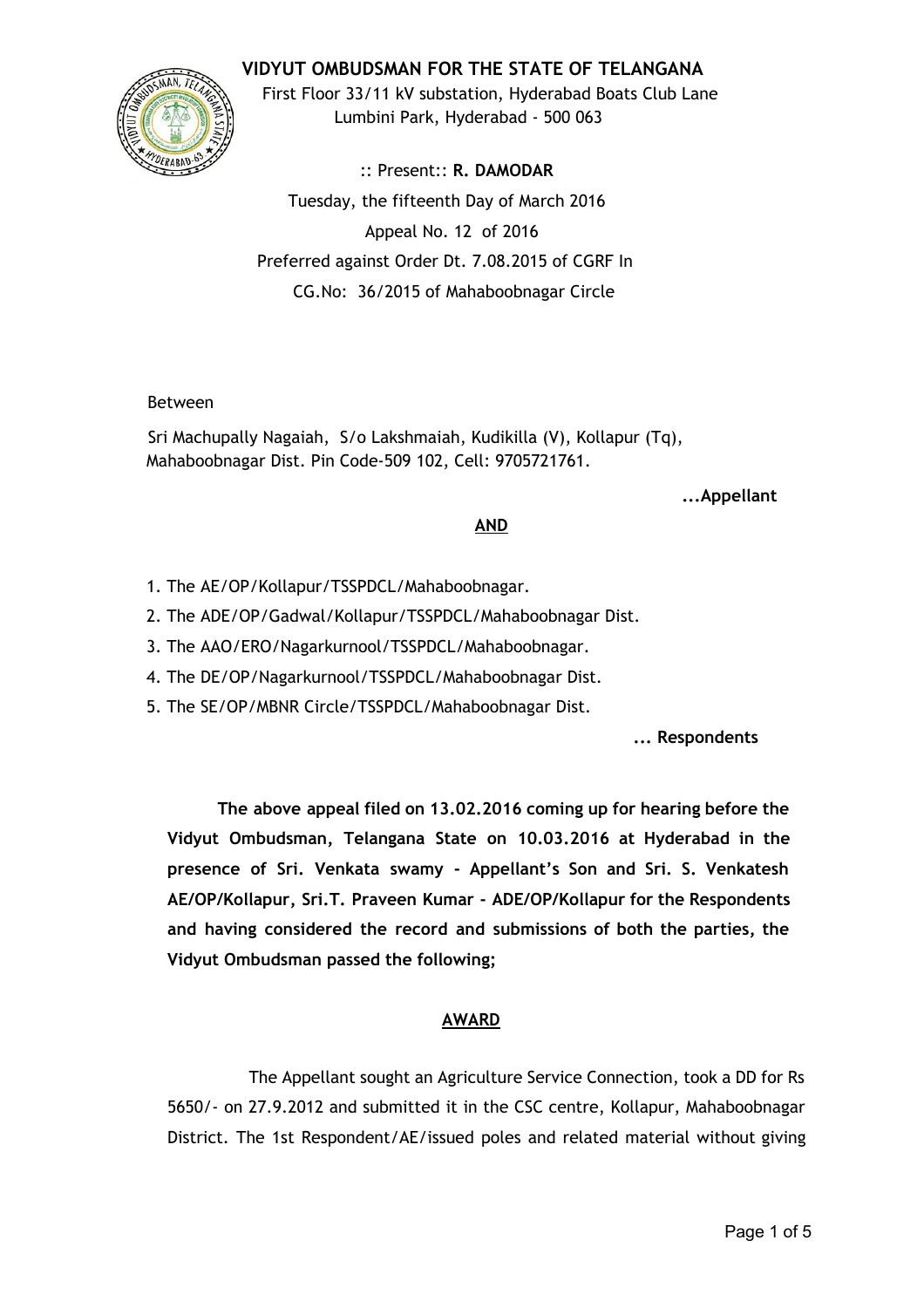the connection. The Appellant lodged a complaint with the CGRF seeking issue of Agriculture service connection from the 25 KVA Transformer No. 200160830.

2. The 2nd Respondent/ADE/OP/Kollapur through his letter dt. 20.7.2015 stated that the poles and the other materials were issued, but due to politics in the village between the complainant and other farmers, it has become very "critical" to issue the service connection. The 2nd Respondent assured the CGRF that he would meet the farmers, discuss the matter and release the service connection within a short time.

3. The Appellant submitted that inspite of repeated requests, the 1st Respondent has not released the supply and whereas, the 1st Respondent stated that due to village politics, the others farmers were obstructing him from giving supply to the Appellant from the transformer. He too assured the CGRF that after solving the problem, he would give the connection within 15 days.

4. After hearing both sides and on the basis of material on record, the CGRF directed the Respondents to release the service connection to the Appellant by 15.8.2015 and report compliance by 20.8.2015 with a caution that failing to adhere with the timeline, there shall be penalty/compensation burden on the Respondents from 27.10.2012 till the work is done @ Rs 100/‐ per day as per Clause IX of the Schedule II of the Guaranteed Standards of Performance, through the impugned orders. Aggrieved and not satisfied with the impugned orders, the Appellant preferred the present Appeal claiming that inspite of getting orders from CGRF, the Respondents failed to give him the service connection and that when he complained to the village president, he demanded Rs 20,000/‐ for getting the work done.

5. The 2nd Respondent through his letter dt. 20.7.2015 addressed to the Appellant stated that due to the politics in the village between the Appellant and other farmers, the Respondents were facing difficulty in solving the problem.

6. There was delay of more than 5 months in preferring the present Appeal. The Appellant explained the delay stating that after getting the order of CGRF, he approached the Respondents seeking Agriculture Service Connection and the Respondents evaded his request by taking one pretext or the other and when he approached the village President, to his misfortune, the village President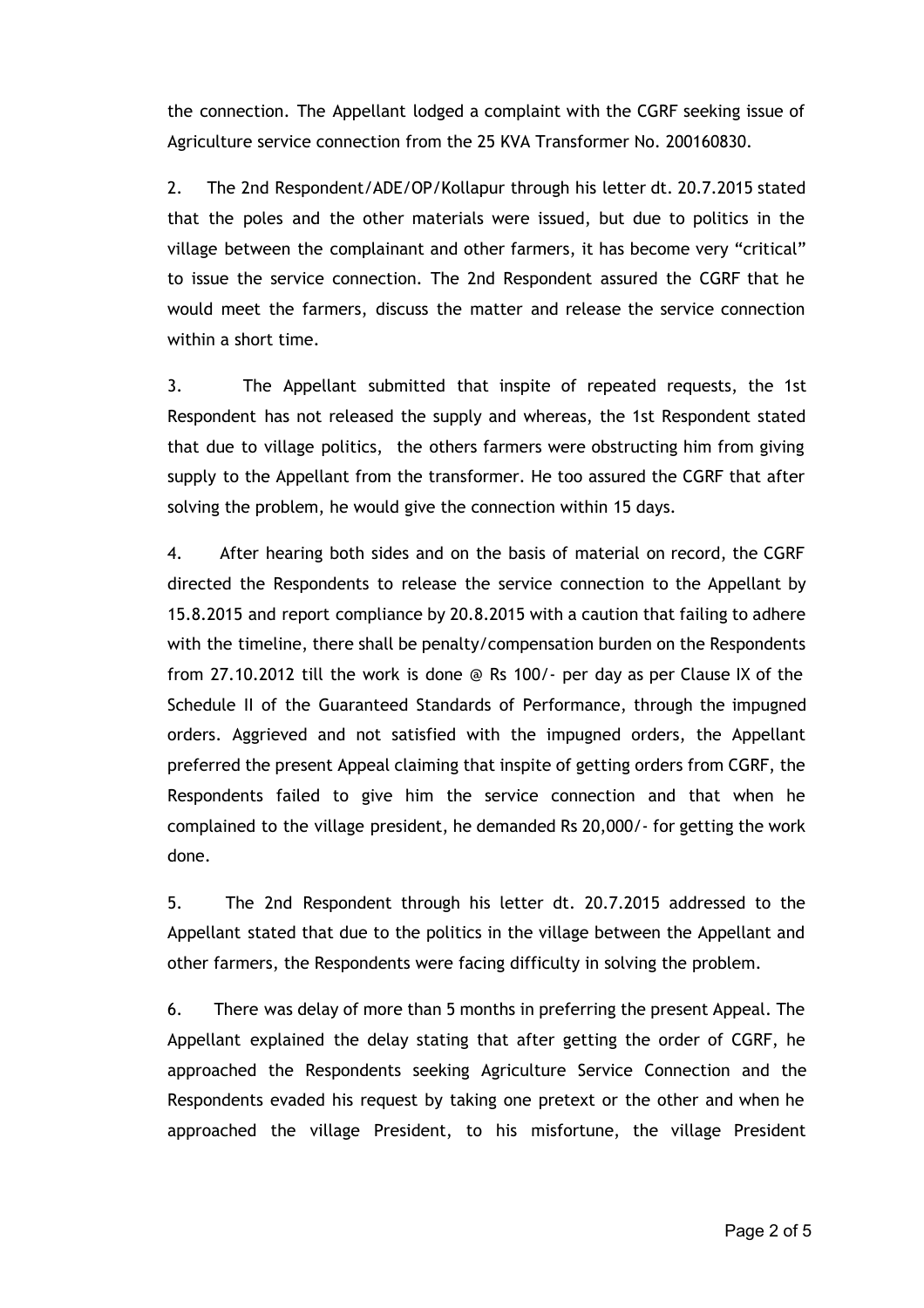demanded money. Keeping in view of the situation the Appellant was in, the delay was condoned in preferring the Appeal.

7. The Appellant, during the hearing, admitted that some of his villagers were opposed to him when he did not join them at the time of fixing of DTR and therefore, whenever the service connection was given to him, those farmers were removing the fuse and disconnecting the power. The Respondents are claiming that they gave service connection to the Appellant, only to be disturbed by the political opponents of the Appellant. Under these circumstances, the mediation failed and the matter is being disposed of on merits.

## **Arguments heard.**

The following issues arise for determination :

- 1. Whether the Appellant is entitled to service connection, in view of the repeated interference and disruption of service connection by the rival farmers of the Appellant?
- 2. Whether the impugned orders are liable to be set aside?

## ISSUES 1 & 2

8. The claim of the Appellant that he sought an agriculture service connection and deposited a DD for Rs 5650/‐ on 27.9.2012 with CSC Kollapur and the 1st Respondent has issued poles and related material is admitted. The claim of the Appellant that he wanted the service connection from the 25 KVA transformer is also not denied by the Respondents. The Respondents claimed that due to politics in the village, with the rival farmers of the Appellant opposing the service connection to the Appellant, it has become very "critical" issue for them. The Respondents pleaded before the CGRF that they were going to speak to the farmers and give connection in a time bound manner. When the matter came up in the Appeal, they pleaded that because of the politics in the village and the activities of the rivals of the Appellant, even when they have given service connection to the Appellant, his rivals were removing the fuse and obstructing the power supply. They were even ready to help the Appellant with power by fixing the fuse, which has been given already, but the supply was being disrupted by the rival farmers.

9. The Appellant is seeking relief of Service connection, going over his rival farmers. The Appellant claimed that his rival farmers asked him to join them when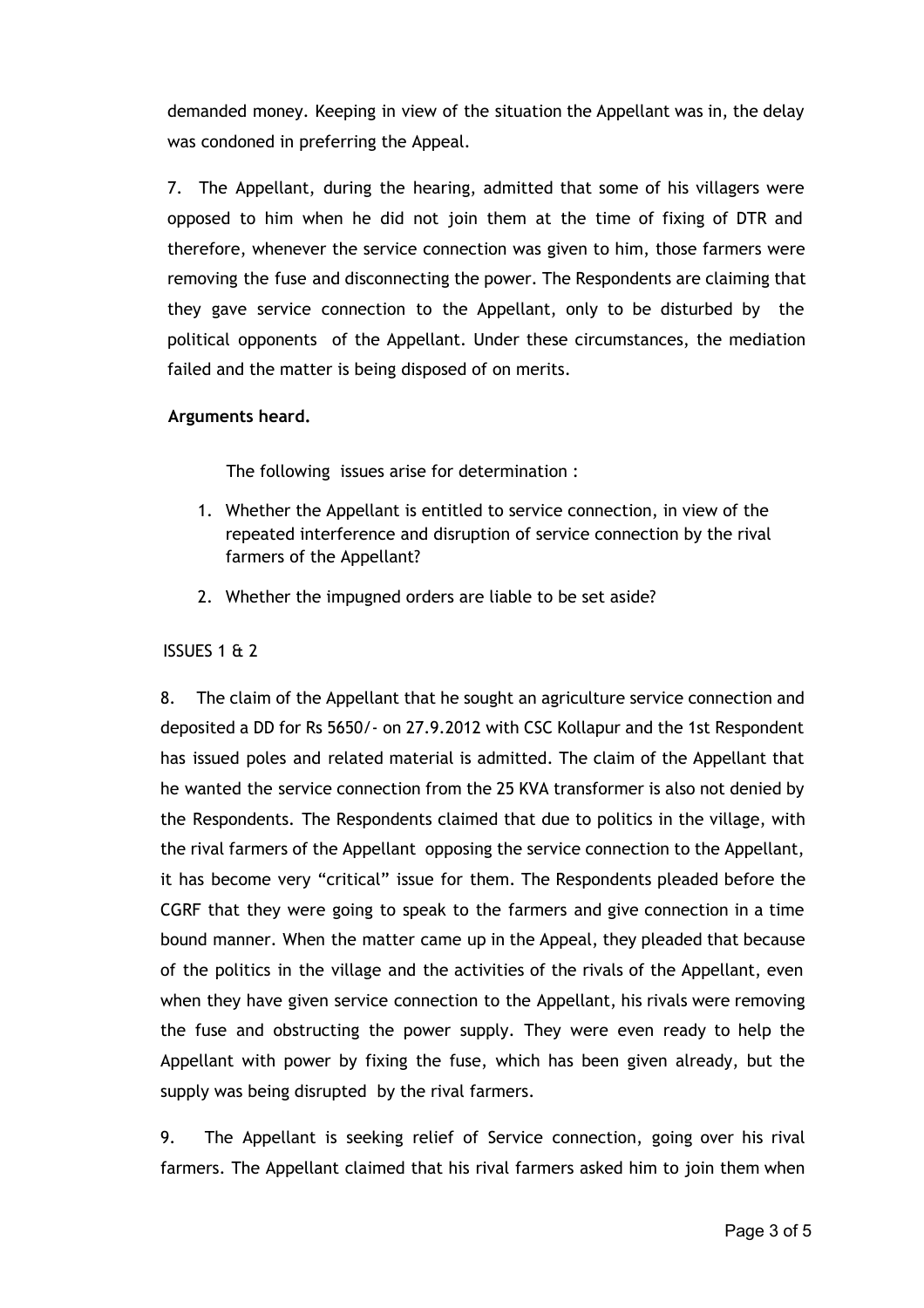DTR was fixed and he refused to join them and that is why, his rival farmers are now demanding Rs 10,000/‐ towards his share of the expenditure. The Appellant named some farmers as the persons who were removing the power connection to his field, causing loss to him and they were abusing him.

10. When there was no respite to his problems, the Appellant lodged a complaint with the SI of kollapur on 20.1.2014 against his rival farmers who were obstructing power supply to his field. The Appellant claimed that the S.I of police, after hearing that the Appellant himself was fixing the power connection, got angry, chided him saying that it may cause fatal injury and sent him away.

11. The Respondents were helpless according to them, in view of the activities of the rival farmers of the Appellant. In Spite of it, the AAE/OP/Kollapur lodged a complaint with the Inspector of police on 9.3.2016, stating that they have restored power connection to the borewell of the Appellant several times and that the rivals of the Appellant namely 1. Bingi Ushanna, 2. Bingi srinivasulu, 3. Machupalli Kurmaiah, 4. Chinkali Peddapuram Satyanarayana 5. Chakali Chandraiah and 6.Bichi Reddy were removing the power connection, seeking action against the named persons. Thus the Respondents have been trying to help the Appellant in whatever manner they could. The Appellant should take advantage of this complaint lodged by the AAE with Inspector of police, Kollapur and take appropriate steps against his rival farmers, who were removing his power connection. In view of the facts disclosed, it is clear that the Respondents have expressed their readiness to help the Appellant. It is also clear from the material on record, that there was interference and obstruction by the rival farmers of the Appellant and there has been repeated disruptions to the power supply to the borewell of the Appellant.

12. The CGRF, through the impugned orders, has correctly directed the Respondents to give service connection and the Respondents have complied with the direction and several times helped the Appellant by restoring power supply against interruptions by the rival farmers of the Appellant.

13. It is for the Appellant to take appropriate steps in this matter for taking action against his rivals, who were obstructing power supply and then approach the Respondents for help, who would obviously help the Appellant in getting back the supply to his borewell. In this matter, the Respondents 1 and 2 have assured the Appellant during the hearing that they would help him whenever approached. Under these circumstances, the Appellant is found not entitled to any specific relief